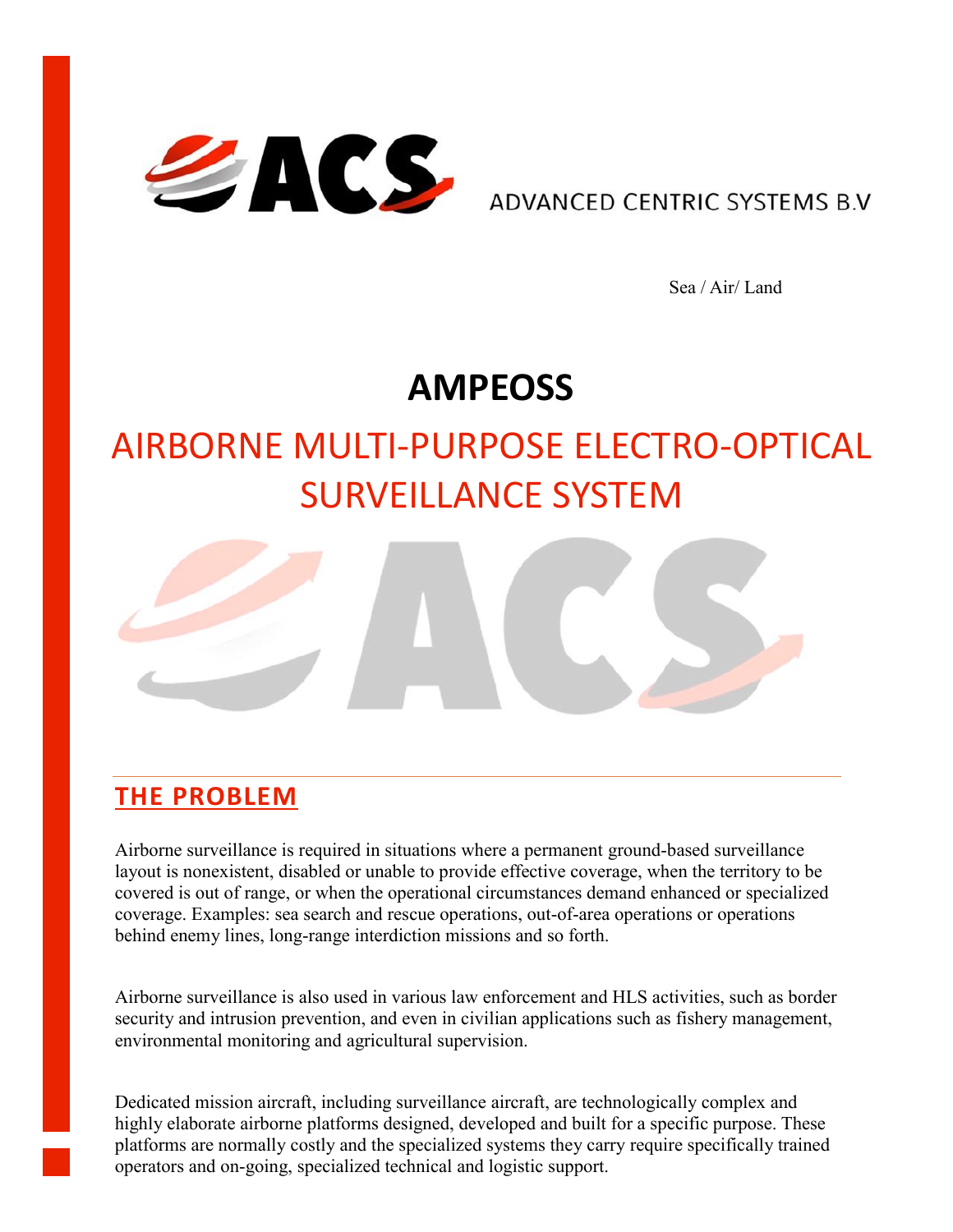

In many cases, military organizations and government agencies do not require (or cannot afford) a permanent fleet of surveillance aircraft. When such users seek an airborne surveillance solution, a more cost-effective option is required – like converting a standard aircraft to serve as an airborne surveillance platform.

### **THE SOLUTION**

ACS presents AMPEOSS – Airborne Multi-Purpose Electro-Optical Surveillance System.

AMPEOSS consists of an aerial platform such as a fixed-wing aircraft (light aircraft or medium transport aircraft) or a helicopter, fitted with any one of the electro-optical surveillance payloads from the ACS range: ALRMS-DNSP (for long-range surveillance operations), VMS-ESOP (for medium-range operations) or VESPA (for short-range operations).

These dedicated electro-optical payloads enable AMPEOSS to perform intelligence gathering, surveillance and reconnaissance (ISR) missions as well as target acquisition, fire management and damage assessment missions, border patrol, maritime patrol and even environmental and agricultural monitoring missions.

The electro-optical payload is normally fitted to the aerial platform along with a dedicated workstation that controls the payload while the carrying platform is airborne. A ground control station rounds off the setup, thereby enabling the airborne platform to downlink the video and imagery data picked up by the payload in real time.

An airborne surveillance setup based on the electro-optical payloads from the ACS range (ALRMS-DNSP, VMS-ESOP or VESPA) offers a high-performance, cutting-edge airborne surveillance solution at the fraction of the cost of a dedicated surveillance platform.

#### **KEY FEATURES & MAJOR ADVANTAGES**

#### **Features and Benefits**

- Tailor-made airborne surveillance systems for an extensive range of applications:
- Military ISR (Intelligence, surveillance and reconnaissance)
- Target acquisition, fire management  $&$  damage assessment
- Surveillance for out-of-area operations & long-range interdiction missions
- Search and rescue